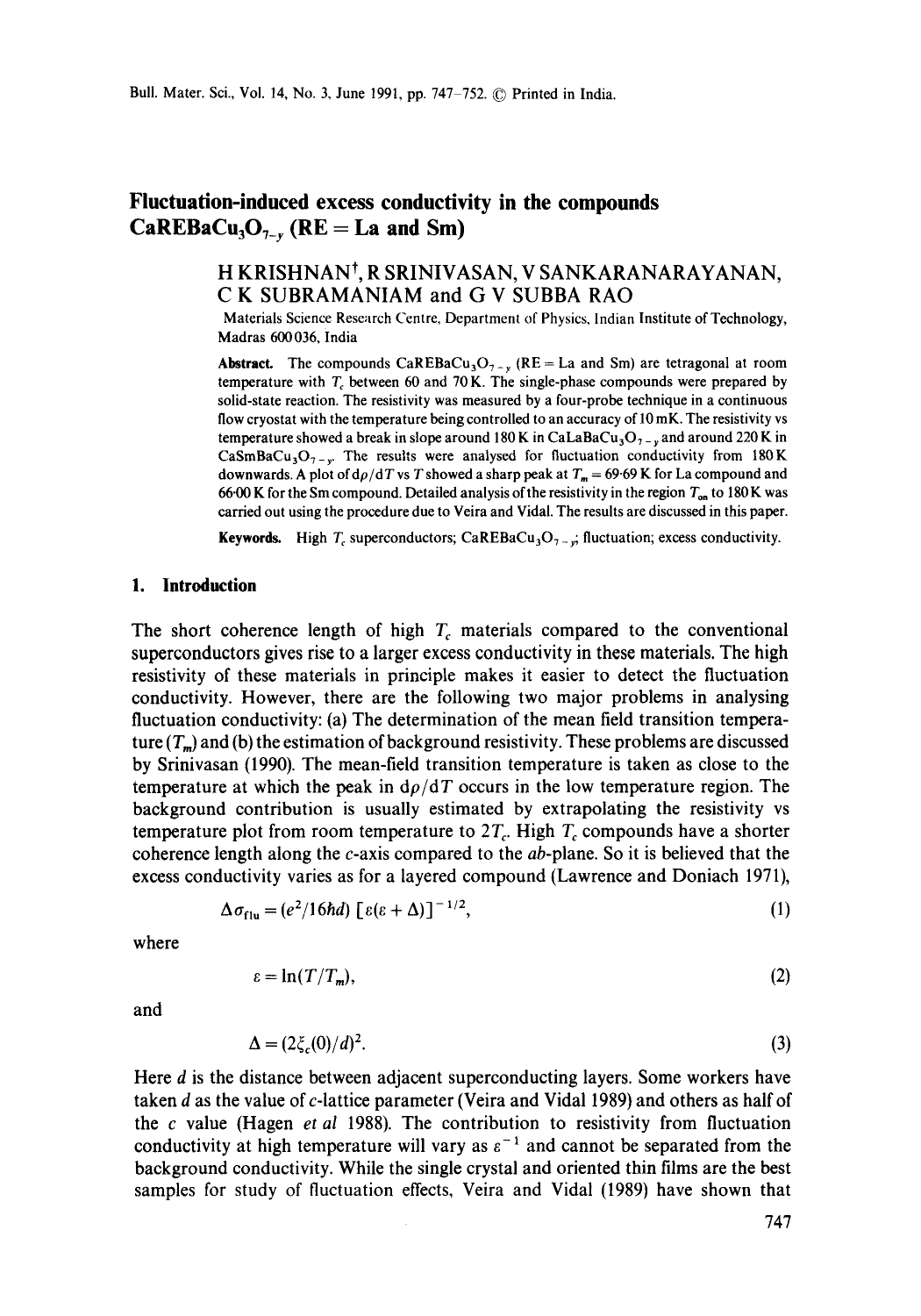meaningful results can also be obtained from a proper analysis of data from polycrystalline single phase pellets in which the samples show a single peak in  $d\rho/dT$  vs temperature plot.

Many studies have been carried out in  $YBa_2Cu_3O_{7-y}$  and  $T1_2CaBa_2Cu_2O_8$ compounds (see references in Srinivasan 1990). We have studied the fluctuation conductivity in a sample each of CaLaBaCu<sub>3</sub>O<sub>7-y</sub> and CaSmBaCu<sub>3</sub>O<sub>7-y</sub>. These samples were tetragonal at room temperature. The results of these studies are presented in this paper.

#### **2. Experimental results**

The CaREBaCu<sub>3</sub>O<sub>7-y</sub> compounds were prepared by high temperature solid-state reaction using high purity  $RE_2O_3$  (RE = La and Sm), CaCO<sub>3</sub>, BaCO<sub>3</sub> and CuO (Varadaraju *et al* 1990). The characterization by XRD shows that the compounds were single-phase. The lattice parameters obtained by least squares method were  $a = 3.86$  Å and  $c = 11.57$  Å for CaLaBaCu<sub>3</sub>O<sub>7-y</sub> and  $a = 3.85$  Å and  $c = 11.48$  Å for CaSmBaCu<sub>3</sub>O<sub>7-y</sub>. These values agree with the reported values in the literature (de Leeuw 1988). The oxygen content of the samples was found to be in the range  $6.82$  and  $6.86.$ 

The resistivity was measured by the four-probe technique due to Montgomery (1971). A continuous flow cryostat was used to get the temperature variation. The temperature was controlled to better than 10 mK using an electrodynamic valve and Leybold Variotemp temperature controller. A Keithley constant current source and a Keithley nanovoltmeter were used to measure resistivity. At each temperature the current was reversed to eliminate thermo emf effects.

Figure 1 shows the plot of  $\rho$  vs T for both the samples. In the case of CaLaBaCu<sub>3</sub>O<sub>7-y</sub> a break in the slope of the resistivity curve is seen clearly around 180 K and in the case of CaSmBaCu<sub>3</sub>O<sub>7-y</sub> the break in the slope is around 220 K. A



**Figure 1.** Variation of electrical resistivity with temperature for CaLaBaCu<sub>3</sub>O<sub>7-y</sub> and  $CaSmBaCu<sub>3</sub>O<sub>7-x</sub>$ .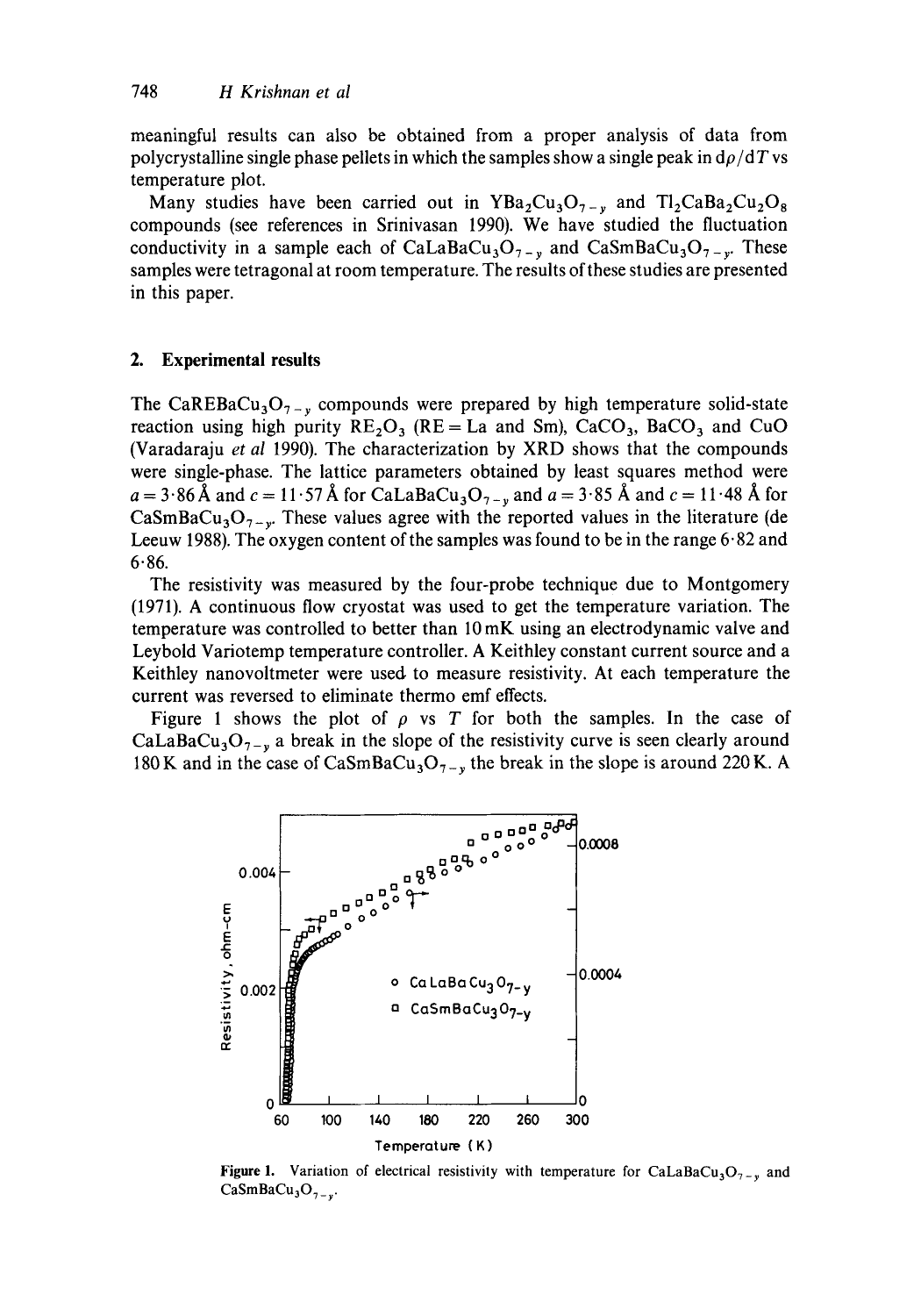

**Figure 2.** Variation of  $d\rho/dT$  with temperature for samples of CaLaBaCu<sub>3</sub>O<sub>7-y</sub> and  $CaSmBaCu<sub>3</sub>O<sub>7-x</sub>$ .

similar change of slope is observed in CaLaBaCuO<sub>7 - v</sub> around 220 K (Peng *et al* 1989). Because of the break in the slope, the analysis of the resistivity data is limited to temperatures below 180 K. Figure 2 shows the plot of  $d\rho/dT$  vs T. It is seen that there is a single sharp peak in  $d\rho/dT$  indicating that the samples are single phase. A rough analysis of the data was made by estimating the background resistivity by extrapolating the resistivity from  $180K$  to  $120K$ . Such an analysis is not rigorous because it ignores the fluctuation contribution to the resistivity above 120 K. A more precise analysis was made using the procedure due to Veira and Vidal (1989). In this procedure the resistivity of the pellet at any temperature  $T$  can be written as

$$
\rho(T) = \rho_0 + \rho_g(T)/p. \tag{4}
$$

Here,  $\rho_0$  is the contribution from grain boundaries and is assumed to be temperatureindependent,  $p$  is a factor which represents the reduction in the effective area of crosssection for conduction arising from the mismatch of ab-planes of neighbouring grains.  $\rho_a(T)$  is the resistivity due to the grains and is given by

$$
1/\rho_g(T) = \Delta \sigma_{\text{flu}} + 1/(\rho_1 + C_{2g}T),\tag{5}
$$

where  $\rho_1$  is the residual resistivity of the grains and  $C_{2a}$  is the linear temperature coefficient. The fluctuation conductivity  $\Delta\sigma_{\text{flu}}$  is given by equation (1).

The experimental data were fitted to equation (4) in the range  $T_m + 1$  to 180 K taking into account equations (1) and (5). The parameters obtained in this analysis are collected in table 1. Figure 3 shows the fit to the resistivity data obtained both for La and Sm compounds. The rms deviations of the fit obtained for  $CaLaBaCu<sub>3</sub>O<sub>7-y</sub>$  and CaSmBaCu<sub>3</sub>O<sub>7-y</sub> are 0.79% and 1.65% respectively. In figure 4 is shown the variation of the fluctuation conductivity as a function of temperature for CaLaBaCu<sub>3</sub>O<sub>7-y</sub>. The continuous curve shows the fit to equation (1).

The parameters obtained are compared with the parameters for  $YBa<sub>2</sub>Cu<sub>3</sub>O<sub>7-y</sub>$ (Veira and Vidal 1989), Tl 2122 (Krishnan 1990) and oriented thin film of Tl 2122 (Kim *et al* 1989). It is seen that the intragrain parameters  $C_{2g}$  are comparable to the values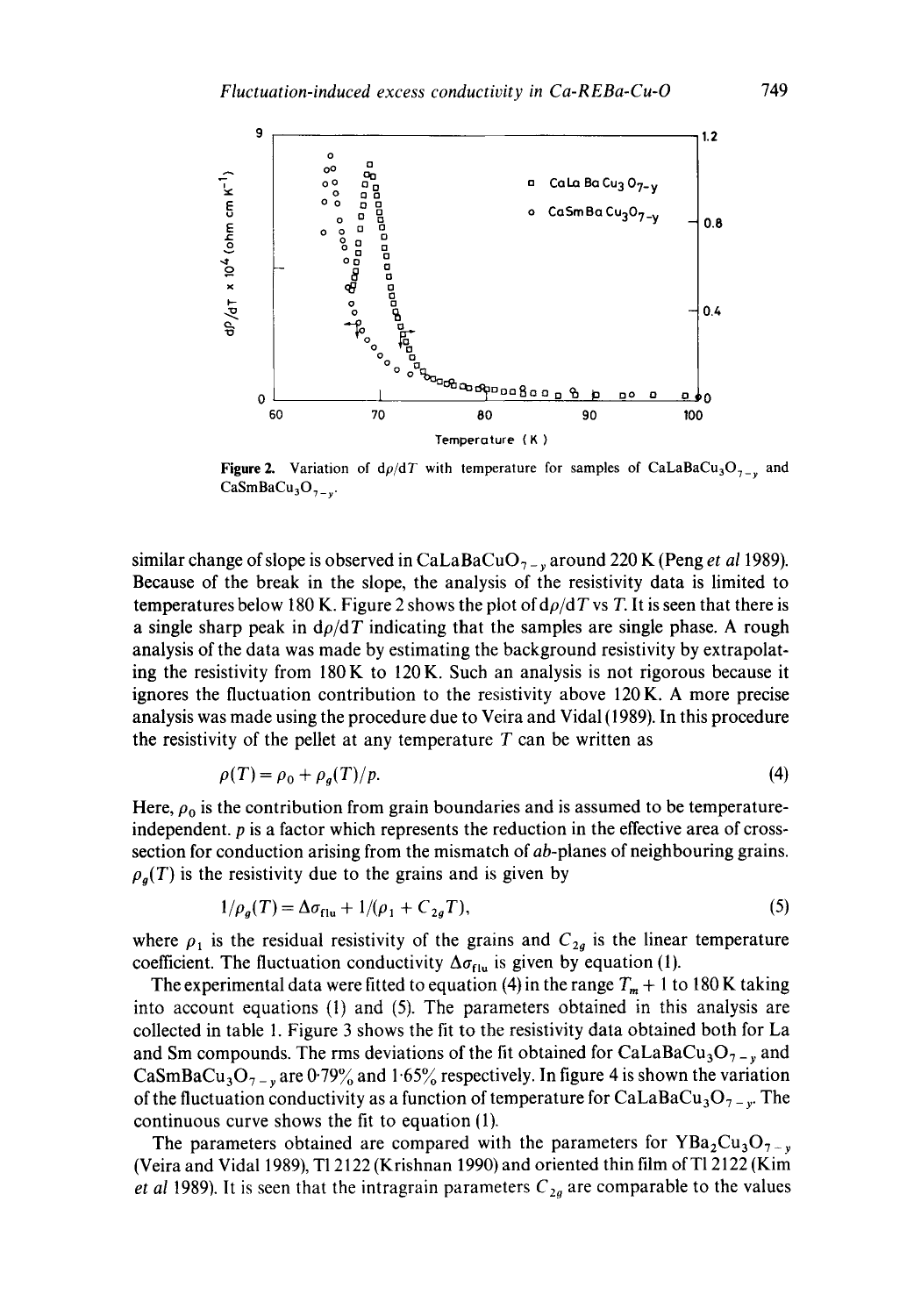|                                                                                                                                                                |                                                              |                                  |                                      | Intragrain parameters                                                 |                                          |                   |                       | Intergrain parameter               |                    |                                                                          |                                                     |
|----------------------------------------------------------------------------------------------------------------------------------------------------------------|--------------------------------------------------------------|----------------------------------|--------------------------------------|-----------------------------------------------------------------------|------------------------------------------|-------------------|-----------------------|------------------------------------|--------------------|--------------------------------------------------------------------------|-----------------------------------------------------|
| faterial                                                                                                                                                       | $\rho(300)$                                                  | ב¥<br>⊾≆                         | $\frac{\rho_1}{\Omega \, \text{cm}}$ | $\frac{C_{2g}}{2M}$                                                   |                                          | ୍ଟୁ<br>"          | $\frac{p}{\infty}$    | $\frac{\rho_0}{n\Omega \text{cm}}$ | $T_{\rm zero}$ K   | $\sim$                                                                   | <b>Leferences</b>                                   |
|                                                                                                                                                                |                                                              |                                  |                                      |                                                                       |                                          |                   |                       |                                    |                    |                                                                          |                                                     |
| ${\rm YBa_2Cu_3O_{7-}}\atop {\rm YBa_2Cu_3O_{7-}}\atop {\rm T1\_CABA_2Cu_2O_8}\atop {\rm CalABaCu_3O_{7-}}\atop {\rm CalABaCu_3O_{7-}}\atop {\rm C1\_CABA_3~}$ | $\begin{array}{c} 108.2 \\ 0.9 \\ 11.36 \\ 0.87 \end{array}$ | 91.43<br>89.97<br>70.80<br>70.80 |                                      | $\frac{66}{10}$<br>$\frac{4}{10}$<br>$\frac{8}{10}$<br>$\frac{4}{10}$ | င် ၁ ၁ ၁ ၁ ၁<br>၁ ၁ ၁ ၁ ၁ ၁<br>၁ ၁ ၁ ၁ ၁ | s er e si<br>1233 | 057<br>0885169<br>169 | 785528<br>65528<br>8552            | ******<br>******** | $\frac{15}{15}$<br>$\frac{53}{25}$<br>$\frac{57}{15}$<br>$\frac{48}{11}$ | (1989)<br>Veira and<br>Vidal (1989)<br>Krishnan (1! |
|                                                                                                                                                                |                                                              |                                  |                                      |                                                                       |                                          |                   |                       |                                    |                    |                                                                          |                                                     |
|                                                                                                                                                                |                                                              |                                  |                                      |                                                                       |                                          |                   |                       |                                    |                    |                                                                          | resent work                                         |
| $\text{LamBaCu}_3\text{O}_{7-y}$                                                                                                                               | 4.8                                                          |                                  | $rac{4}{14}$                         |                                                                       |                                          |                   |                       |                                    |                    |                                                                          |                                                     |

Table 1. The values of intergrain and intragrain parameters obtained by a fit to the model due to Veira and Vidal **Table 1.** The values of intergrain and intragrain parameters obtained by a fit to the model due to Veira and Vidal

750 H Krishnan et al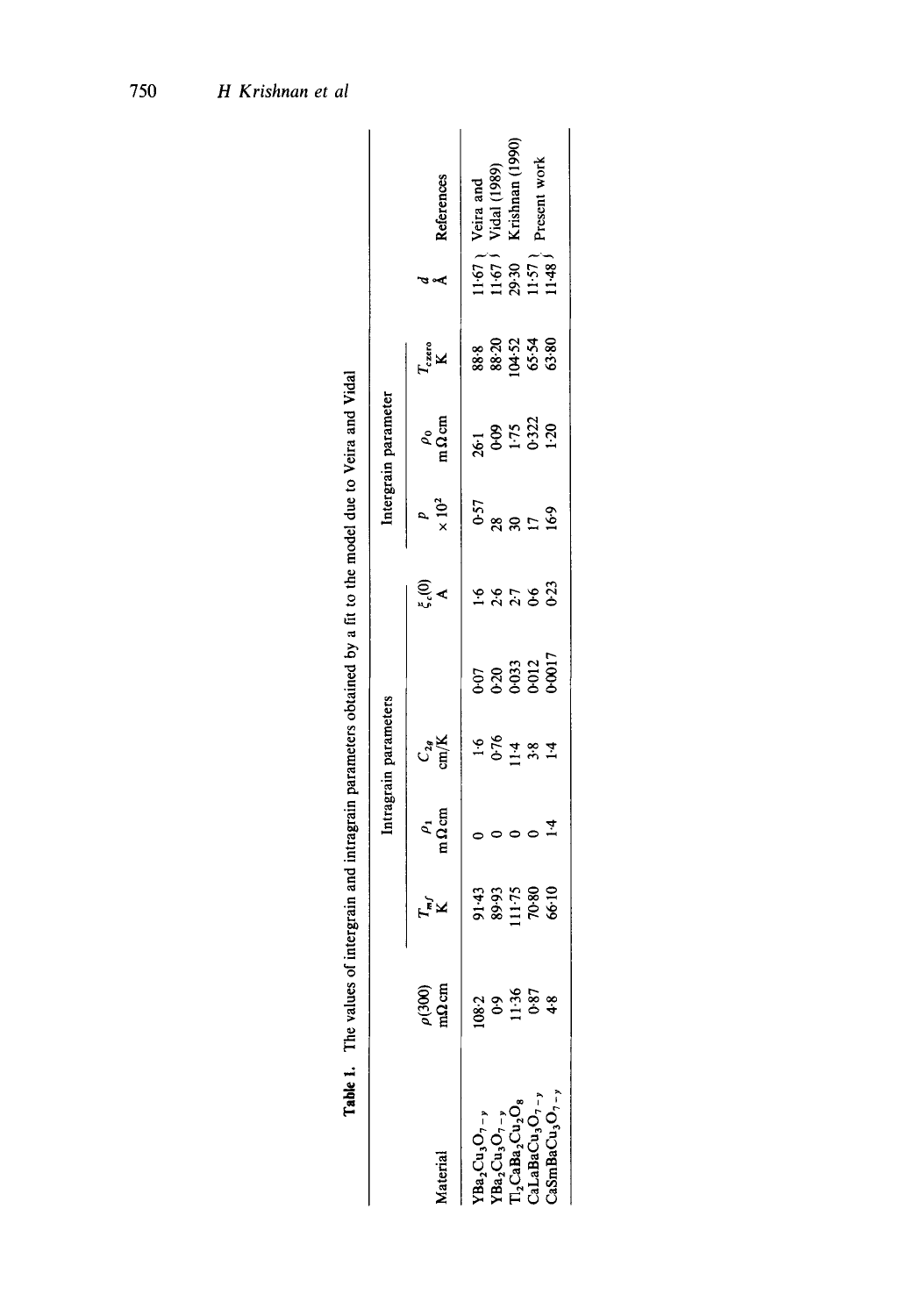

**Figure 3.** Electrical resistivity data for CaLaBaCu<sub>3</sub>O<sub>7-y</sub> and CaSmBaCu<sub>3</sub>O<sub>7-y</sub> fitted to **the model due to Veira and Vidal (equation** (4)).



**Figure 4. Variation of excess fluctuation conductivity with temperature for**   $CaLaBaCu<sub>3</sub>O<sub>7-x</sub>$ 

obtained in single crystal and oriented films. The  $\xi_c(0)$  value in CaLaBaCu<sub>3</sub>O<sub>7-y</sub> is of **the order of 1 A which is similar to the value obtained for other materials. The value obtained for the parameter p is 1-73. This is obtained on the assumption that the parameter d in the LD equation (3) is the c-axis lattice parameter. If it is taken as the**  distance between neighbouring Cu-O planes ( $\sim$  5.8 Å), then the value of p will come **out to be half the value given in table 1. It is noteworthy that in the case of**  CaSmBaCu<sub>3</sub>O<sub>7-y</sub> the value of  $\rho_1$  is not zero unlike in the case of other materials. This high residual resistivity in the grains of  $CaSmBaCu<sub>3</sub>O<sub>7-y</sub>$  needs further investigation.